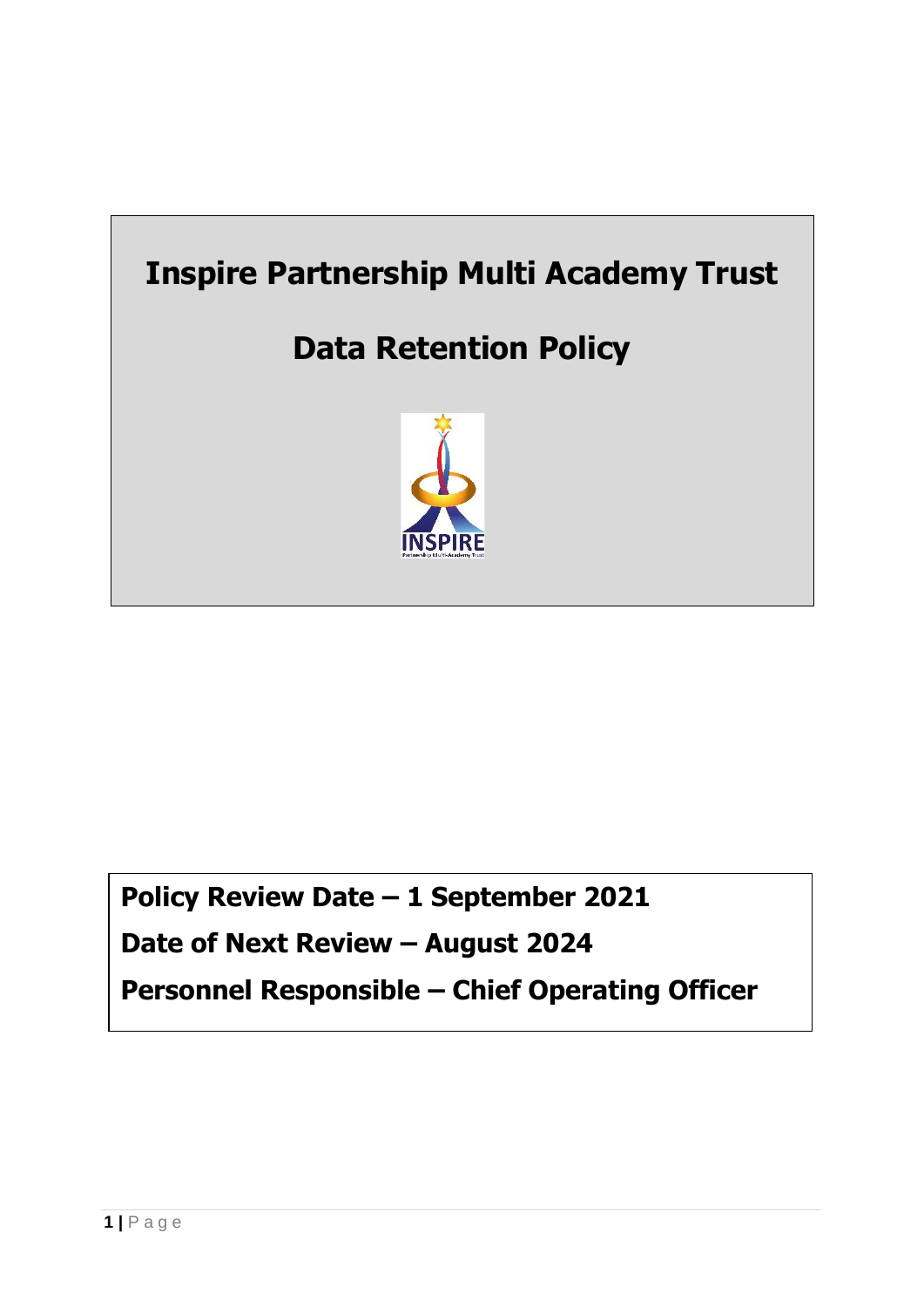Inspire Partnership Multi Academy Trust (IPMAT) and all of its schools recognise that the efficient management of its records is necessary to comply with its legal and regulatory obligations and to contribute to the effective overall management of the school. This document provides the policy framework through which this effective management can be achieved and audited.

# **Scope of the Policy**

This policy applies to all records created, received or maintained by staff at the school in the course of carrying out its functions.

- Records are defined as all those documents which facilitate the business carried out by the school and which are thereafter retained (for a set period) to provide evidence of its transactions or activities. These records may be created, received or maintained in hard copy or electronically.
- A small percentage of the school's records will be selected for permanent preservation as part of the institution's archives and for historical research.

### **Responsibilities**

- The school has a corporate responsibility to maintain its records and record keeping systems in accordance with the regulatory environment. The Headteacher has overall responsibility for this policy.
- The person responsible for records management in the school will give guidance for good records management practice and will promote compliance with this policy so that information will be retrieved easily, appropriately and timely.
- Individual staff and employees must ensure that records for which they are responsible are accurate, and are maintained and disposed of in accordance with the school's records management guidelines.

## **Relationship with Existing Policies**

This policy has been drawn up within the context of:

- Freedom of Information Policy.
- Data Protection Policy
- and with other legislation or regulations (including audit, equal opportunities and ethics) affecting the school.

## **Safe Disposal of Records**

Where records have been identified for destruction they will be disposed of in an appropriate way.

For example, we will shred or incinerate paper-based records, and overwrite or delete electronic files. We may also use a third party to safely dispose of records on the school's behalf. If we do so, we will require the third party to provide sufficient guarantees that it complies with data protection law.

## **Transfer of Information**

Where lengthy retention periods have been allocated to records, members of staff may wish to consider converting paper records to other media. The lifespan of the media and the ability to migrate data where necessary should always be considered.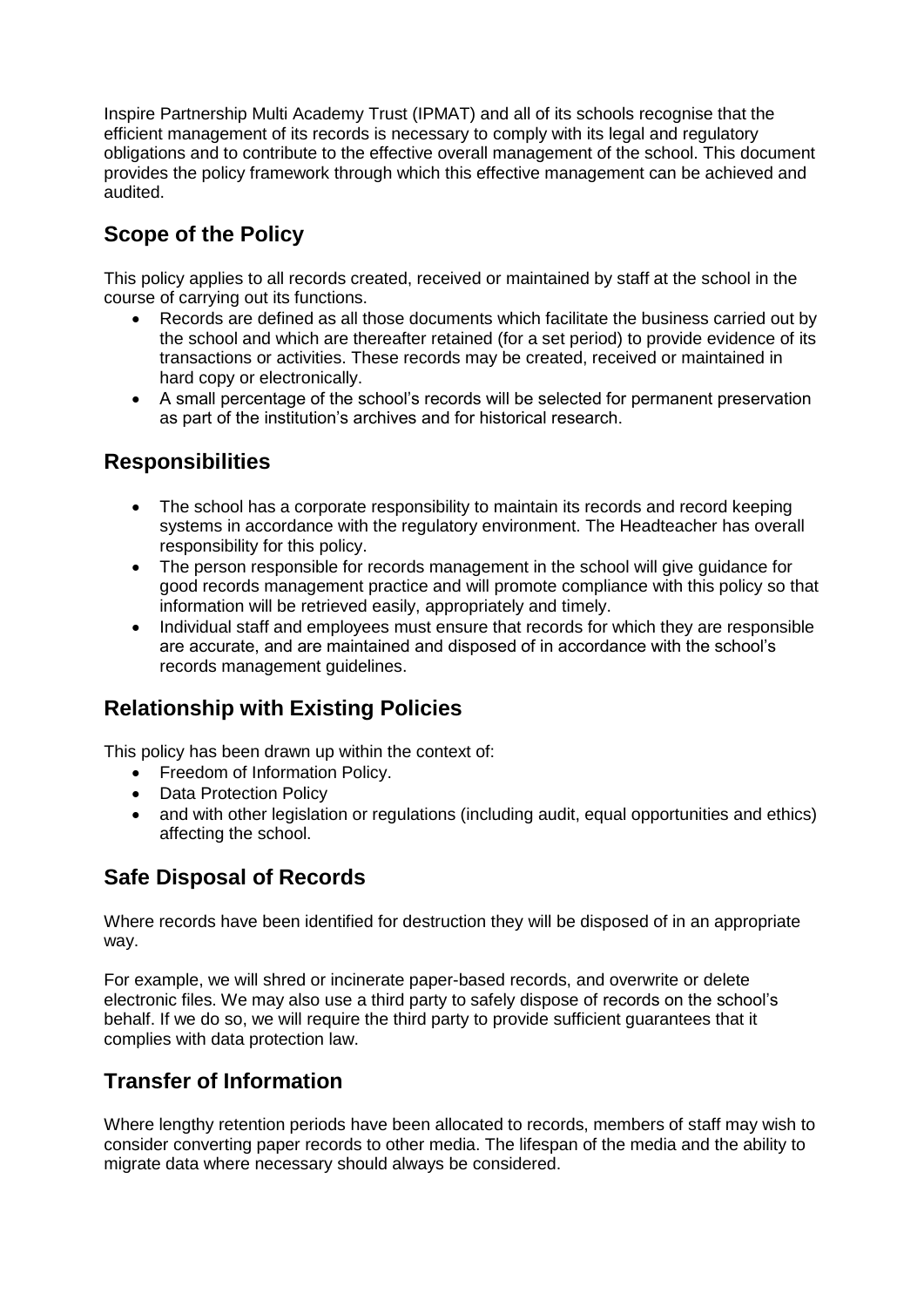# **School Closures**

Should the school close there will be records which will need to be stored until they work out their statutory retention periods.

It is the responsibility of the Local Authority to manage these records until they have reached the end of their administrative life and to arrange for their disposal when appropriate. There may be a number of different reasons why a school has closed and this may affect where the records need to be stored.

- If the school has been closed and the site is being sold or reallocated to other use then the LA should take responsibility for the records from the date the school closes.
- If two schools have merged onto one site and then function as one school, it is sensible to retain all the records relating to the two schools on the one site.
- If a school closes and subsequently becomes an Academy, the records relating to the current pupil intake will be transferred to the Academy, but all other records become the responsibility of the LA.

## **Retention Guidelines**

The following retention guidelines have been issued by the Management Society of Great Britain 'Retention Guidelines for Schools'. Some of the retention periods are governed by statute. Others are guidelines following best practice. Every effort has been made to ensure that these retention periods are compliant with the requirements of the Data Protection Act 1998\* and the Freedom of Information Act 2000. Managing record series using these retention guidelines will be deemed to be 'normal processing' under the legislation mentioned above. If record series are to be kept for longer or shorter periods than laid out in this document the reasons for this need to be documented.

| Signature:            | SiVickeman |
|-----------------------|------------|
| <b>CEO</b>            |            |
| Signature:            |            |
|                       |            |
| <b>Chair of Board</b> |            |
| Date:                 | 06/10/2021 |
|                       |            |
|                       |            |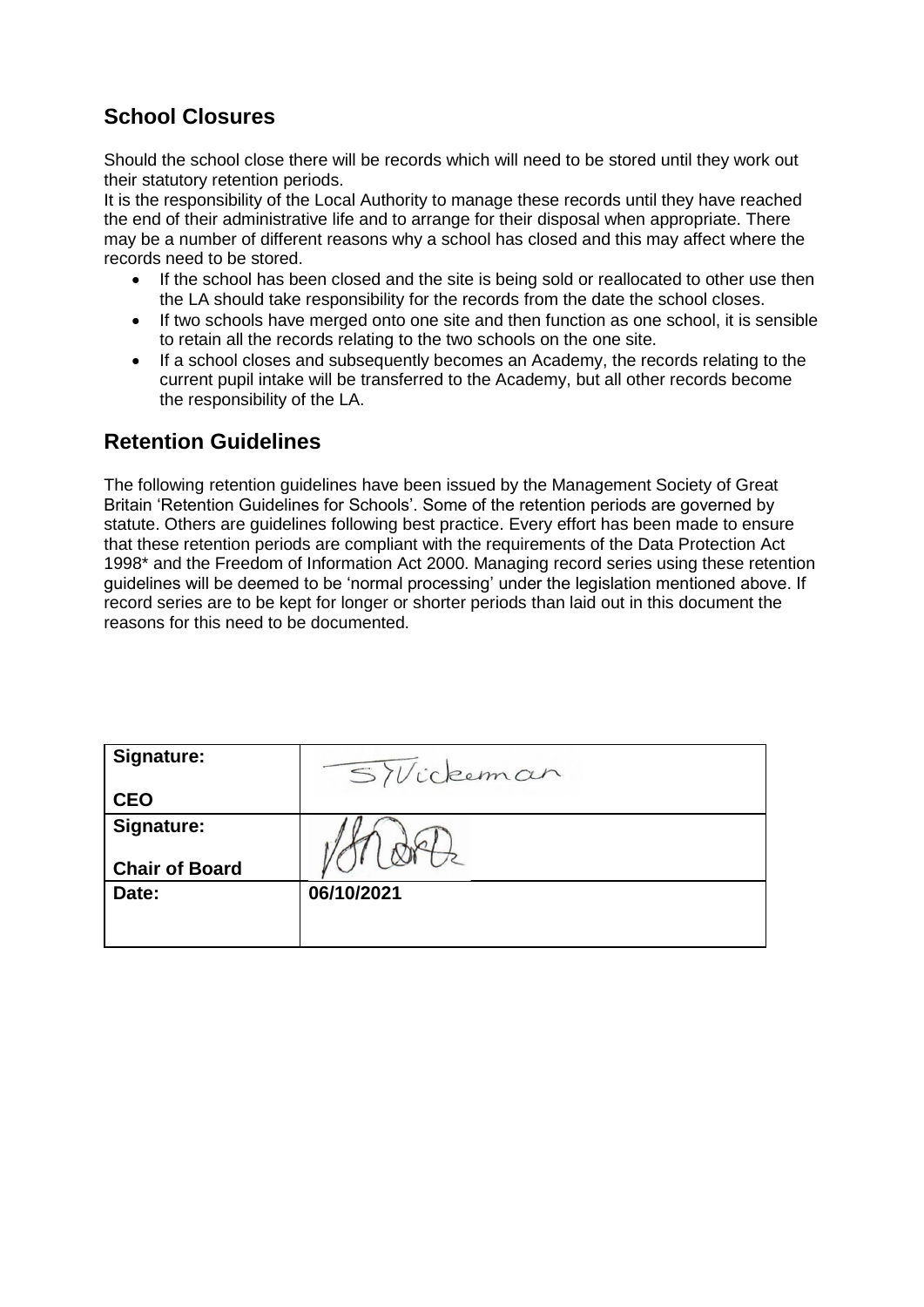|  | × | 2 | 2 |
|--|---|---|---|
|  |   |   |   |

| <b>Basic file description</b>                                                                                              | <b>Data</b><br><b>Protection</b><br><b>Issues</b> | <b>Statutory</b><br><b>Provisions</b>                                                                                                                                                                                                                                      | <b>Retention</b><br><b>Period</b>                                                                                                                                                                                                                                                                                                             |                                                 | Action at the end of the administrative life of the record                                                                                                                                                                                                                                                                                                                                                                                                                                                                                                                                                                                                                                                                                                                                                                                                                                                                                                                                                                                                                                                                   |
|----------------------------------------------------------------------------------------------------------------------------|---------------------------------------------------|----------------------------------------------------------------------------------------------------------------------------------------------------------------------------------------------------------------------------------------------------------------------------|-----------------------------------------------------------------------------------------------------------------------------------------------------------------------------------------------------------------------------------------------------------------------------------------------------------------------------------------------|-------------------------------------------------|------------------------------------------------------------------------------------------------------------------------------------------------------------------------------------------------------------------------------------------------------------------------------------------------------------------------------------------------------------------------------------------------------------------------------------------------------------------------------------------------------------------------------------------------------------------------------------------------------------------------------------------------------------------------------------------------------------------------------------------------------------------------------------------------------------------------------------------------------------------------------------------------------------------------------------------------------------------------------------------------------------------------------------------------------------------------------------------------------------------------------|
| Child Protection files                                                                                                     | Yes                                               | Education Act 2002,<br>related guidance<br>"Safeguarding Children the primary school TO NEW<br>in Education", 2015                                                                                                                                                         | Retain whilst the<br>child remains at                                                                                                                                                                                                                                                                                                         | <b>PASS</b><br><b>SECURELY</b><br><b>SCHOOL</b> | Child Protection information must be sent under separate cover<br>to new school and proof of transfer obtained. Where a child is<br>removed from roll to be educated at home, the file should be<br>copied to the Local Authority. A copy of any chronology may be<br>kept until the child reaches the age of 25.                                                                                                                                                                                                                                                                                                                                                                                                                                                                                                                                                                                                                                                                                                                                                                                                            |
| Allegation of a child<br>protection nature against<br>a member of staff,<br>including where the<br>allegation is unfounded | Yes                                               | <b>Employment Practices</b><br>Code:<br>Supplementary<br>Guidance 2.13.1<br>(Records of<br>Disciplinary and<br>Grievance)<br>Education Act 2002<br>guidance "Dealing with<br>Allegations of Abuse<br>against Teachers and<br>Other Staff" November be removed from<br>2005 | Until the person's<br>normal retirement<br>age or 10 years<br>from the date of<br>the allegation<br>whichever is the<br>longer then<br><b>REVIEW. Note</b><br>allegations that are<br>found to be<br>malicious should<br>personnel files. If<br>found they are to<br>be kept on the file<br>and a copy<br>provided to the<br>person concerned | <b>DESTROY</b>                                  | The following is an extract from "Safeguarding Children and<br>Safer Recruitment in Education" p60:<br>"Record Keeping<br>5.10 It is important that a clear and comprehensive<br>summary of any allegations made, details of how the<br>allegation was followed up and resolved, and a note of any<br>action taken and decisions reached, is kept on a person's<br>confidential personnel file, and a copy provided to the<br>person concerned. The purpose of the record is to enable<br>accurate information to be given in response to any future<br>request for a reference if the person has moved on. It will<br>provide clarification in cases where a future DBS Disclosure<br>reveals information from the police about an allegation that<br>did not result in a criminal conviction. And it will help to<br>prevent unnecessary reinvestigation if, as sometimes<br>happens, an allegation re-surfaces after a period of time.<br>The record should be retained at least until the person has<br>reached normal retirement age or for a period of 10 years<br>from the date of the allegation if that is longer." |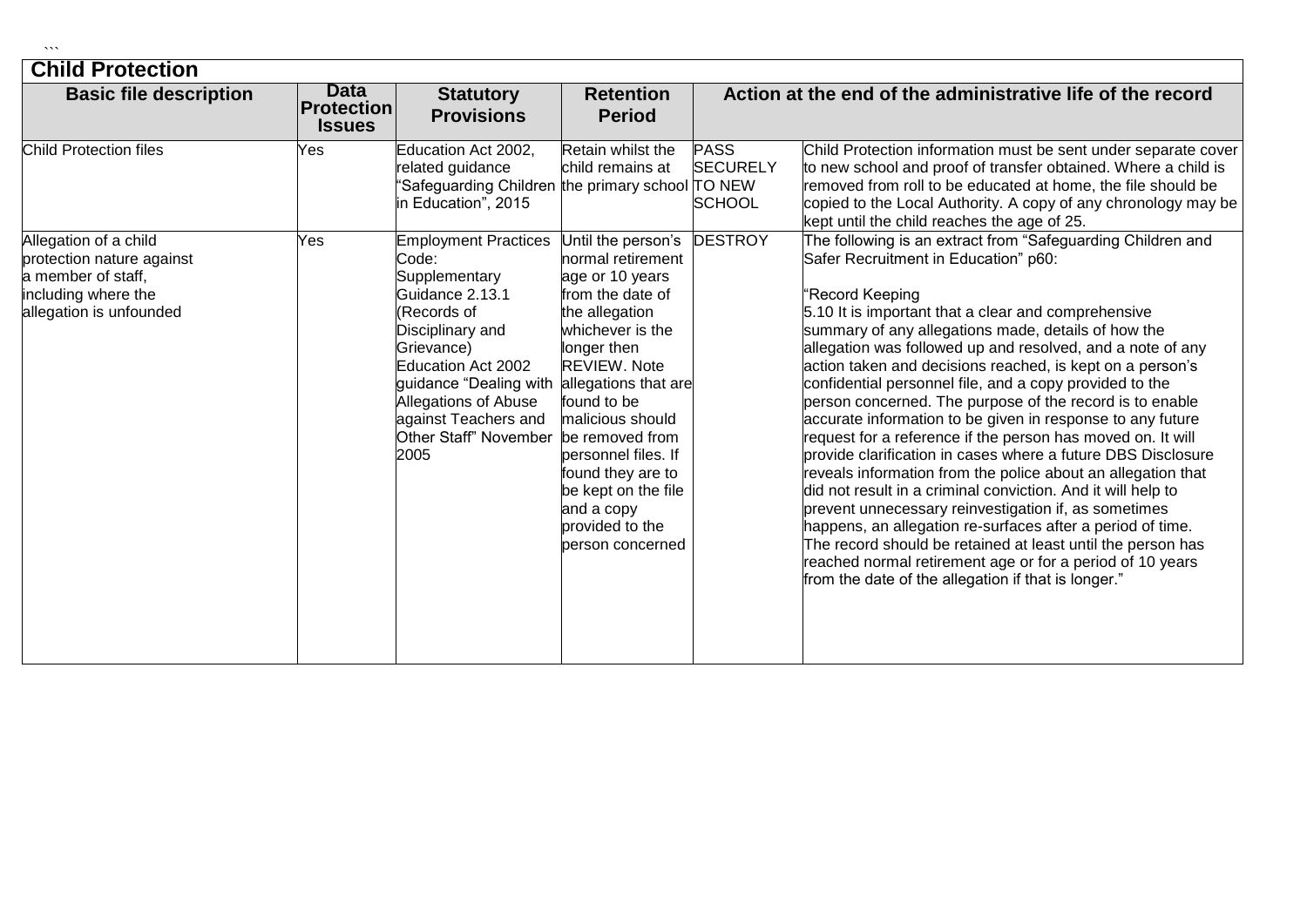| <b>Governors</b>                                                      |                                                   |                                                                                                                  |                                                  |                                                                                                                                                   |                                                           |  |
|-----------------------------------------------------------------------|---------------------------------------------------|------------------------------------------------------------------------------------------------------------------|--------------------------------------------------|---------------------------------------------------------------------------------------------------------------------------------------------------|-----------------------------------------------------------|--|
| <b>Basic file description</b>                                         | <b>Data</b><br><b>Protection</b><br><b>Issues</b> | <b>Statutory</b><br><b>Provisions</b>                                                                            | <b>Retention</b><br><b>Period</b>                | Action at the end of the administrative life of the record                                                                                        |                                                           |  |
| Principal set Minutes (signed)                                        | No                                                |                                                                                                                  | Permanent                                        | Retain in school for 6 years from date of meeting                                                                                                 | <b>Transfer to Archives</b>                               |  |
| Inspection copies                                                     | <b>No</b>                                         |                                                                                                                  | Date of meeting +<br>3 years                     | <b>DESTROY</b>                                                                                                                                    |                                                           |  |
| Agendas                                                               | No                                                |                                                                                                                  | Date of meeting                                  | <b>DESTROY</b>                                                                                                                                    |                                                           |  |
| Reports                                                               | <b>No</b>                                         |                                                                                                                  | Date of report $+6$<br>vears                     | Retain in school for 6 years from date of meeting                                                                                                 | <b>Transfer to Archives</b>                               |  |
| Annual Parents' meeting papers                                        | <b>No</b>                                         |                                                                                                                  | 6 years                                          | Date of meeting $+$ Retain in school for 6 years from date of meeting                                                                             | <b>Transfer to Archives</b>                               |  |
| Instruments of Government                                             | <b>No</b>                                         |                                                                                                                  | Permanent                                        | Retain in school                                                                                                                                  | <b>Transfer to Archives when</b><br>the school has closed |  |
| <b>Trusts and Endowments</b>                                          | <b>No</b>                                         |                                                                                                                  | Permanent                                        | Retain in school whilst operationally required                                                                                                    | Transfer to Archives                                      |  |
| <b>Action Plans</b>                                                   | <b>No</b>                                         |                                                                                                                  | Date of action plan DESTROY<br>+ 3 years         |                                                                                                                                                   | It may be appropriate to<br>offer to Archives             |  |
| Policy documents                                                      | No                                                |                                                                                                                  | Expiry of policy                                 | Retain in school whilst policy is<br>operational                                                                                                  | Transfer to Archives                                      |  |
| <b>Complaints files</b>                                               | Yes                                               |                                                                                                                  | Date of resolution<br>of complaint $+6$<br>vears | Retain in school for the first six years Review for<br>further retention in the case of contentious disputes<br><b>DESTROY</b> routine complaints |                                                           |  |
| Annual Reports required by the<br>Department for Education and Skills | <b>No</b>                                         | <b>Education (Governors'</b><br>Annual Reports)<br>England)<br>Amendment)<br>Regulations 2002.SI<br>2002 No 1171 | Date of report + 10 DESTROY<br>vears             |                                                                                                                                                   | <b>Transfer to Archives</b>                               |  |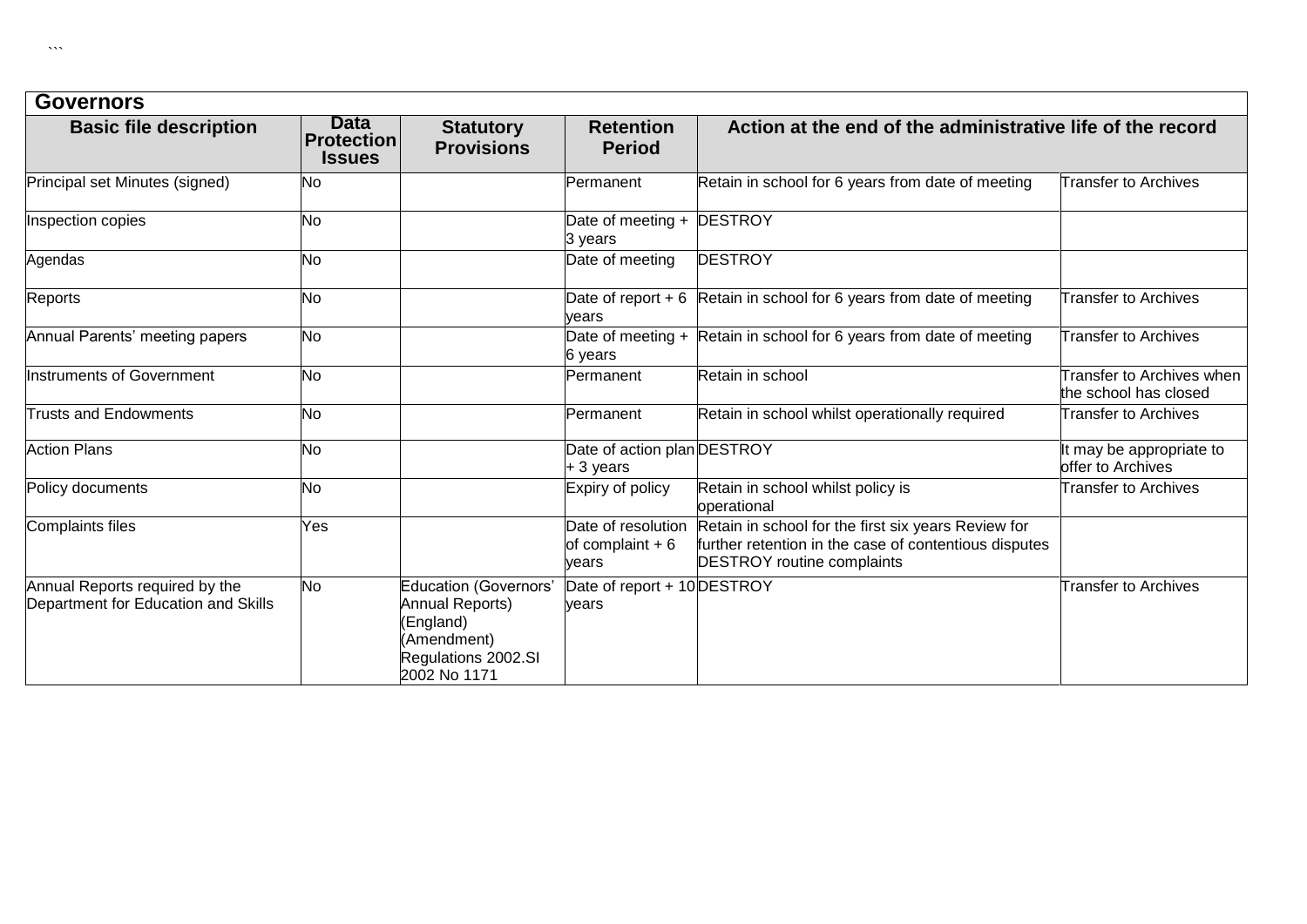| <b>Management</b>                                                                                                                      |                                                   |                                                                                                                                                                                                           |                                                    |                                                                      |                          |  |
|----------------------------------------------------------------------------------------------------------------------------------------|---------------------------------------------------|-----------------------------------------------------------------------------------------------------------------------------------------------------------------------------------------------------------|----------------------------------------------------|----------------------------------------------------------------------|--------------------------|--|
| <b>Basic file description</b>                                                                                                          | <b>Data</b><br><b>Protection</b><br><b>Issues</b> | <b>Statutory</b><br><b>Provisions</b>                                                                                                                                                                     | <b>Retention Period</b>                            | Action at the end of the administrative life of the record           |                          |  |
| Log books of activity in the school<br>maintained by the Head Teacher                                                                  | Yes                                               |                                                                                                                                                                                                           | Date of last entry in<br>the book $+6$ years       | Retain in the school for 6 years from the date of<br>the last entry. | Transfer to the Archives |  |
| Minutes of the Senior Management<br>Team & other internal administrative<br>bodies                                                     | Yes                                               |                                                                                                                                                                                                           | Date of meeting $+5$<br>years                      | Retain in the school for 5 years from meeting                        | Transfer to the Archives |  |
| Reports made by the Head Teacher or Yes<br>the management team                                                                         |                                                   |                                                                                                                                                                                                           | Date of report $+3$<br>vears                       | Retain in the school for 3 years from meeting                        | Transfer to the Archives |  |
| Records created by Head Teachers,<br>Deputy Head Teachers & other<br>members of staff with administrative<br>responsibilities          | Yes                                               |                                                                                                                                                                                                           | Current academic<br>year $+6$ years then<br>review | <b>DESTROY</b>                                                       |                          |  |
| Correspondence created by Head<br>Teachers, Deputy Head Teachers and<br>other members of staff with<br>administrative responsibilities | Yes                                               |                                                                                                                                                                                                           | Date of<br>correspondence $+3$<br>years            | <b>DESTROY</b>                                                       |                          |  |
| Professional development plans                                                                                                         | Yes                                               |                                                                                                                                                                                                           | Life of plan $+6$ years DESTROY                    |                                                                      |                          |  |
| School development plans                                                                                                               | No                                                |                                                                                                                                                                                                           | Life of plan + 3 years DESTROY                     |                                                                      |                          |  |
| Admissions - if the admission is<br>successful                                                                                         | Yes                                               | <b>School Admissions</b><br>Code<br>Statutory guidance for<br>admission authorities,<br>governing bodies, local<br>authorities, schools<br>adjudicators and<br>admission appeals<br>panels December 2014  | Date of admission + 1 DESTROY<br>vear              |                                                                      |                          |  |
| Admissions - if the appeal is<br>unsuccessful                                                                                          | Yes                                               | <b>School Admissions</b><br>Code. Statutory<br>quidance for admission<br>authorities, governing<br>bodies, local<br>authorities, schools<br>adjudicators and<br>admission appeals<br>panels December 2014 | Resolution of case +<br>1 year                     | <b>DESTROY</b>                                                       |                          |  |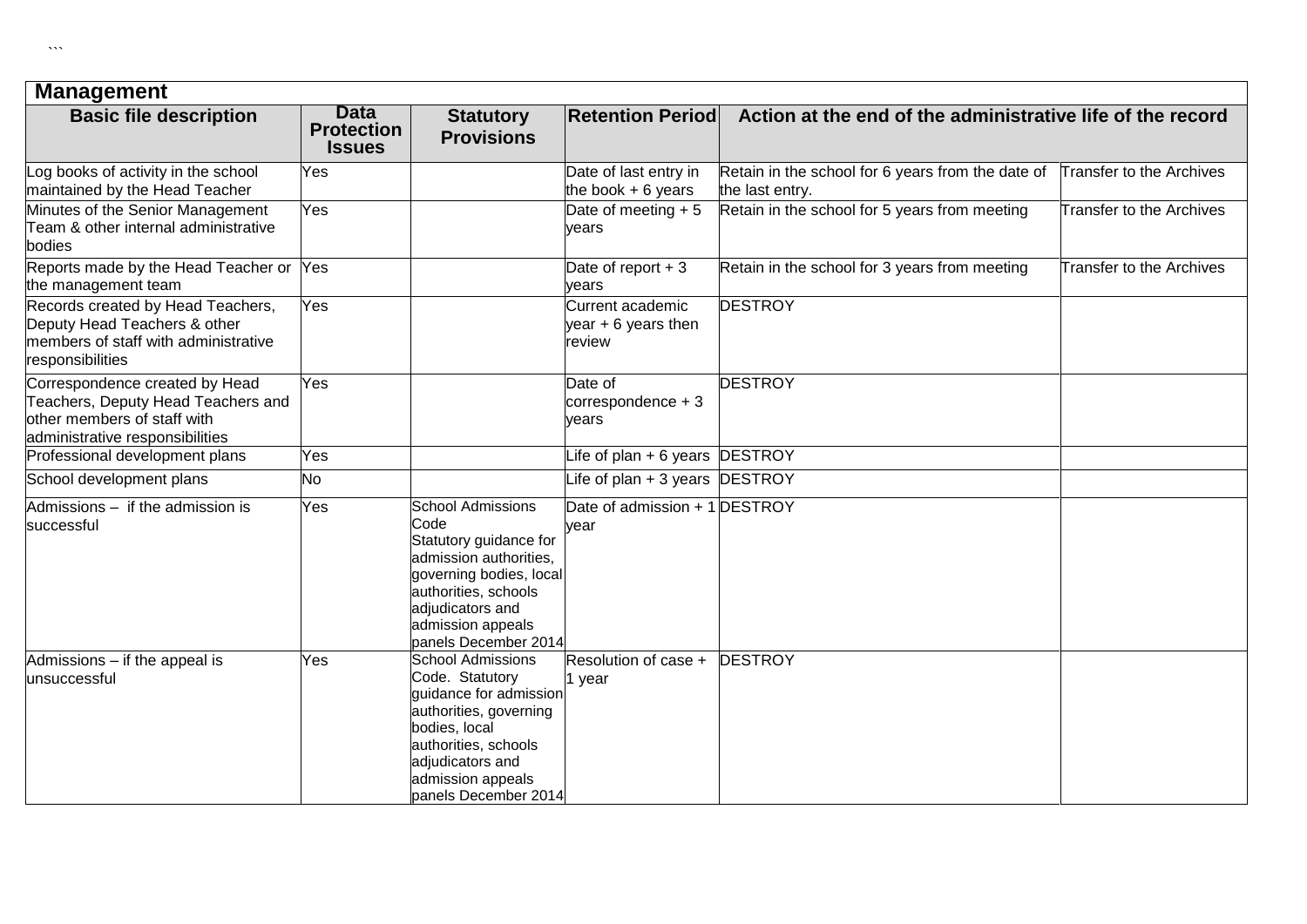### **Pupils**

| <b>Basic file description</b>                                                                               | <b>Data</b><br><b>Protection</b><br><b>Issues</b> | <b>Statutory</b><br><b>Provisions</b>                                                  | <b>Retention</b><br><b>Period</b>                           | Action at the end of the administrative life of the record                                                                                                                                                                                                                                                                                                                                                                                                                                                                                                                                                                                                                                                                                                                                                                                                                 |                             |  |
|-------------------------------------------------------------------------------------------------------------|---------------------------------------------------|----------------------------------------------------------------------------------------|-------------------------------------------------------------|----------------------------------------------------------------------------------------------------------------------------------------------------------------------------------------------------------------------------------------------------------------------------------------------------------------------------------------------------------------------------------------------------------------------------------------------------------------------------------------------------------------------------------------------------------------------------------------------------------------------------------------------------------------------------------------------------------------------------------------------------------------------------------------------------------------------------------------------------------------------------|-----------------------------|--|
| <b>Admission Registers</b>                                                                                  | Yes                                               |                                                                                        | the book (or file) + 6 entry.<br>years                      | Date of last entry in Retain in the school for 6 years from the date of the last                                                                                                                                                                                                                                                                                                                                                                                                                                                                                                                                                                                                                                                                                                                                                                                           | Transfer to the<br>Archives |  |
| Attendance registers                                                                                        | Yes                                               |                                                                                        | Date of register + 3 DESTROY<br>years                       |                                                                                                                                                                                                                                                                                                                                                                                                                                                                                                                                                                                                                                                                                                                                                                                                                                                                            |                             |  |
| Pupil's Educational Record required by Yes<br>The Education (Pupil Information<br>England) Regulations 2005 |                                                   | The Education<br>(Pupil Information)<br>(England) Regulations<br>2005 SI 2005 No. 1437 | Retain whilst the<br>child remains at the<br>primary school | The file should follow the pupil when he/she leaves the<br>primary school. This will include:<br>to another primary school to a secondary school or to a<br>pupil referral unit. If the pupil dies whilst at primary school<br>the file should be returned to the Local Authority to be<br>retained for the statutory retention period.<br>If the pupil transfers to an independent school, transfers to<br>home schooling or leaves the country the file should be<br>returned to the Local Authority to be retained for the<br>statutory retention period. Primary Schools do not<br>ordinarily have sufficient storage space to store records for<br>pupils who have not transferred in the normal way. It<br>makes more sense to transfer the record to the Local<br>Authority as it is more likely that the pupil will request the<br>record from the Local Authority |                             |  |
| Special Educational Needs files,<br>reviews and Individual Education Plans                                  | Yes                                               | Limitation Act 1980<br>(Section 2)                                                     | DOB of the pupil $+$<br>25 years                            | <b>REVIEW</b><br>NOTE: This retention period is the minimum retention<br>period that any pupil file should be kept. Some authorities<br>choose to keep SEN files for a longer period of time to<br>defend themselves in a "failure to provide a sufficient<br>education" case. There is an element of business risk<br>analysis involved in any decision to keep the records<br>longer than the minimum retention period and this should<br>be documented.                                                                                                                                                                                                                                                                                                                                                                                                                 |                             |  |
| Absence books                                                                                               |                                                   |                                                                                        | Current year $+6$<br>years                                  | <b>DESTROY</b>                                                                                                                                                                                                                                                                                                                                                                                                                                                                                                                                                                                                                                                                                                                                                                                                                                                             |                             |  |
| Public examination results                                                                                  | No                                                |                                                                                        | Year of<br>examinations $+6$<br>vears                       | <b>DESTROY</b>                                                                                                                                                                                                                                                                                                                                                                                                                                                                                                                                                                                                                                                                                                                                                                                                                                                             |                             |  |
| Internal examination results                                                                                | Yes                                               |                                                                                        | This information<br>should be added to<br>the pupil file    |                                                                                                                                                                                                                                                                                                                                                                                                                                                                                                                                                                                                                                                                                                                                                                                                                                                                            |                             |  |
| Any other records created in the<br>course of contact with pupils                                           | Yes                                               |                                                                                        | Current year + 3 years                                      | Review at the end of 3 years and either allocate<br>a further retention period or DESTROY                                                                                                                                                                                                                                                                                                                                                                                                                                                                                                                                                                                                                                                                                                                                                                                  |                             |  |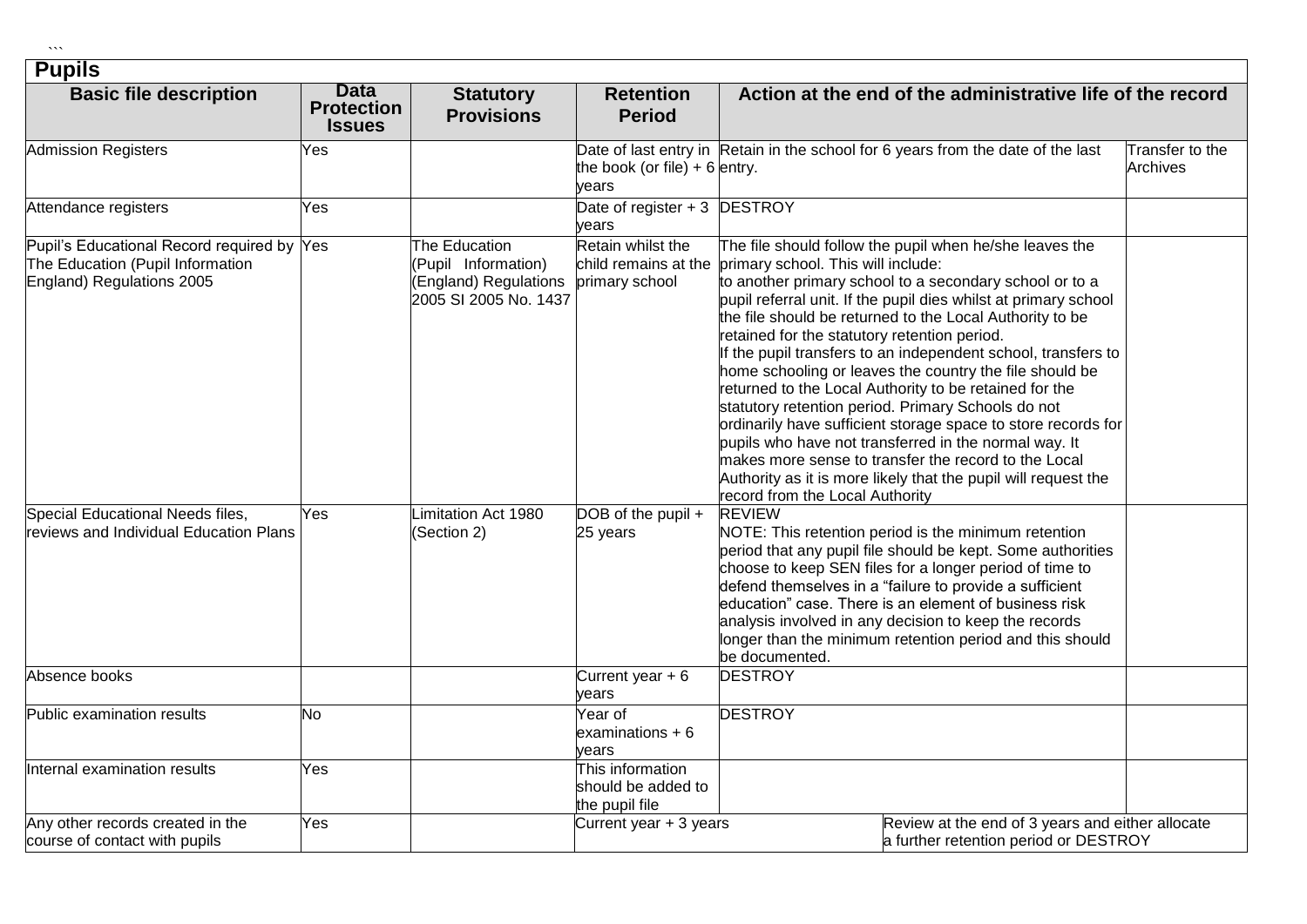| Statement maintained under The<br>Education Act 1996 - Section 324                                        | Yes       | <b>SEN and Disability</b><br>Act 2001 Section 1                                                                                                                                | DOB of the pupil + 25 years (This would<br>normally be retained in the pupil file)                                                                                                           | <b>DESTROY</b> unless legal action is pending |
|-----------------------------------------------------------------------------------------------------------|-----------|--------------------------------------------------------------------------------------------------------------------------------------------------------------------------------|----------------------------------------------------------------------------------------------------------------------------------------------------------------------------------------------|-----------------------------------------------|
| Advice and information to parents<br>regarding educational needs                                          | Yes       | <b>SEN and Disability</b><br>Act 2001 Section 2                                                                                                                                | DOB of the pupil + 25 years (This would<br>normally be retained in the pupil file)                                                                                                           | <b>DESTROY</b> unless legal action is pending |
| <b>Accessibility Strategy</b>                                                                             | Yes       | <b>Special Educational</b><br><b>Needs and Disability</b><br>Act 2001 Section 14                                                                                               | DOB of the pupil + 25 years (This would<br>normally be retained in the pupil file)                                                                                                           | <b>DESTROY</b> unless legal action is pending |
| Children's SEN Files                                                                                      | Yes       | <b>SEN and Disability</b><br>Act 2001 Section 1                                                                                                                                | DOB of pupil $+25$ years then review $-$ it<br>may be appropriate to add an additional<br>retention period in certain cases                                                                  | <b>DESTROY</b> unless legal action is pending |
| Parental permission slips for<br>school trips - where there has been no<br>major incident                 | Yes       |                                                                                                                                                                                | Conclusion of the trip                                                                                                                                                                       | <b>DESTROY</b>                                |
| Parental permission slips for school<br>trips – where there has been a major<br>incident                  | Yes       | imitation Act 1980                                                                                                                                                             | DOB of the pupil involved in the incident +<br>25 years<br>The permission slips for all pupils on the trip<br>need to be retained to show that the rules<br>had been followed for all pupils | <b>DESTROY</b>                                |
| Records created by schools<br>to obtain approval to run an<br>Educational Visit outside the<br>Classroom. | <b>No</b> | <b>Outdoor Education</b><br>Advisers' Panel National<br>Guidance specifically<br>Section 3 "Legal<br>Framework and<br>Employer Systems" and<br>Section 4 - "Good<br>Practice". | Date of visit + 14 years                                                                                                                                                                     | <b>DESTROY</b>                                |

 $\cdots$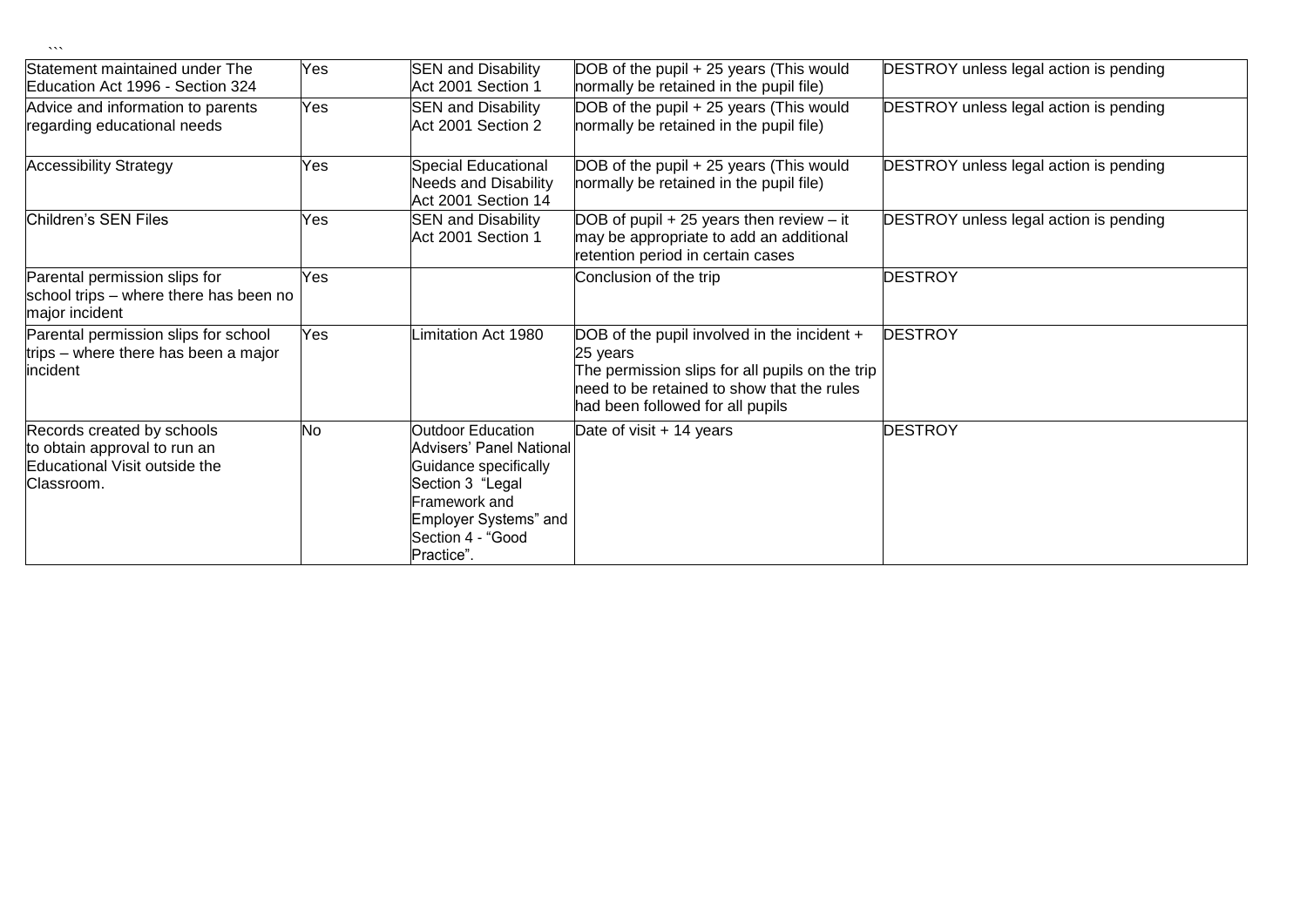| ×<br>× | × | × |  |
|--------|---|---|--|
|        |   |   |  |
|        |   |   |  |

#### **Curriculum**

| <b>Basic file description</b> | <b>Data</b><br><b>Protection</b><br><b>Issues</b> | <b>Statutory</b><br><b>Provisions</b> | <b>Retention Period</b>                                                                                                                                                                                                                                                                                                                   | Action at the end of the administrative<br>life of the record                                                              |
|-------------------------------|---------------------------------------------------|---------------------------------------|-------------------------------------------------------------------------------------------------------------------------------------------------------------------------------------------------------------------------------------------------------------------------------------------------------------------------------------------|----------------------------------------------------------------------------------------------------------------------------|
| Curriculum development        | No                                                |                                       | Current year + 6 years                                                                                                                                                                                                                                                                                                                    | <b>DESTROY</b>                                                                                                             |
| Curriculum returns            | No                                                |                                       | Current year + 3 years                                                                                                                                                                                                                                                                                                                    | <b>DESTROY</b>                                                                                                             |
| School syllabus               | No                                                |                                       | Current year + 1 year                                                                                                                                                                                                                                                                                                                     | It may be appropriate to review these records at the<br>end of each year and allocate a new retention period<br>or DESTROY |
| Schemes of work               | No                                                |                                       | Current year + 1 year                                                                                                                                                                                                                                                                                                                     | It may be appropriate to review these records at the<br>end of each year and allocate a new retention period<br>or DESTROY |
| Timetable                     | No                                                |                                       | Current year + 1 year                                                                                                                                                                                                                                                                                                                     | It may be appropriate to review these records at the<br>end of each year and allocate a new retention period<br>or DESTROY |
| Class record books            | No                                                |                                       | Current year + 1 year                                                                                                                                                                                                                                                                                                                     | It may be appropriate to review these records at the<br>end of each year and allocate a new retention period<br>or DESTROY |
| <b>Mark Books</b>             | No                                                |                                       | Current year + 1 year                                                                                                                                                                                                                                                                                                                     | It may be appropriate to review these records at the<br>end of each year and allocate a new retention period<br>or DESTROY |
| Record of homework set        | <b>No</b>                                         |                                       | Current year + 1 year                                                                                                                                                                                                                                                                                                                     | It may be appropriate to review these records at the<br>end of each year and allocate a new retention period<br>or DESTROY |
| Pupils' work                  | No                                                |                                       | Where possible pupils' work should be<br>returned to the pupil at the end of the<br>academic year if this is not the school's<br>policy then current year + 1 year                                                                                                                                                                        | It may be appropriate to review these records at the<br>end of each year and allocate a new retention period<br>or DESTROY |
| <b>SATS</b> records           | Yes                                               |                                       | The SATS results should be recorded on the DESTROY<br>pupil's educational file and will therefore be<br>retained until the pupil reaches the age of 25<br>years. The school may wish to keep a<br>composite record of all the whole year SATs<br>results. These could be kept for current year<br>+ 6 years to allow suitable comparison. |                                                                                                                            |
| PAN reports                   | Yes                                               |                                       | Current year + 6 years                                                                                                                                                                                                                                                                                                                    | <b>DESTROY</b>                                                                                                             |
| Value added records           | Yes                                               |                                       | Current year $+6$ years                                                                                                                                                                                                                                                                                                                   | <b>DESTROY</b>                                                                                                             |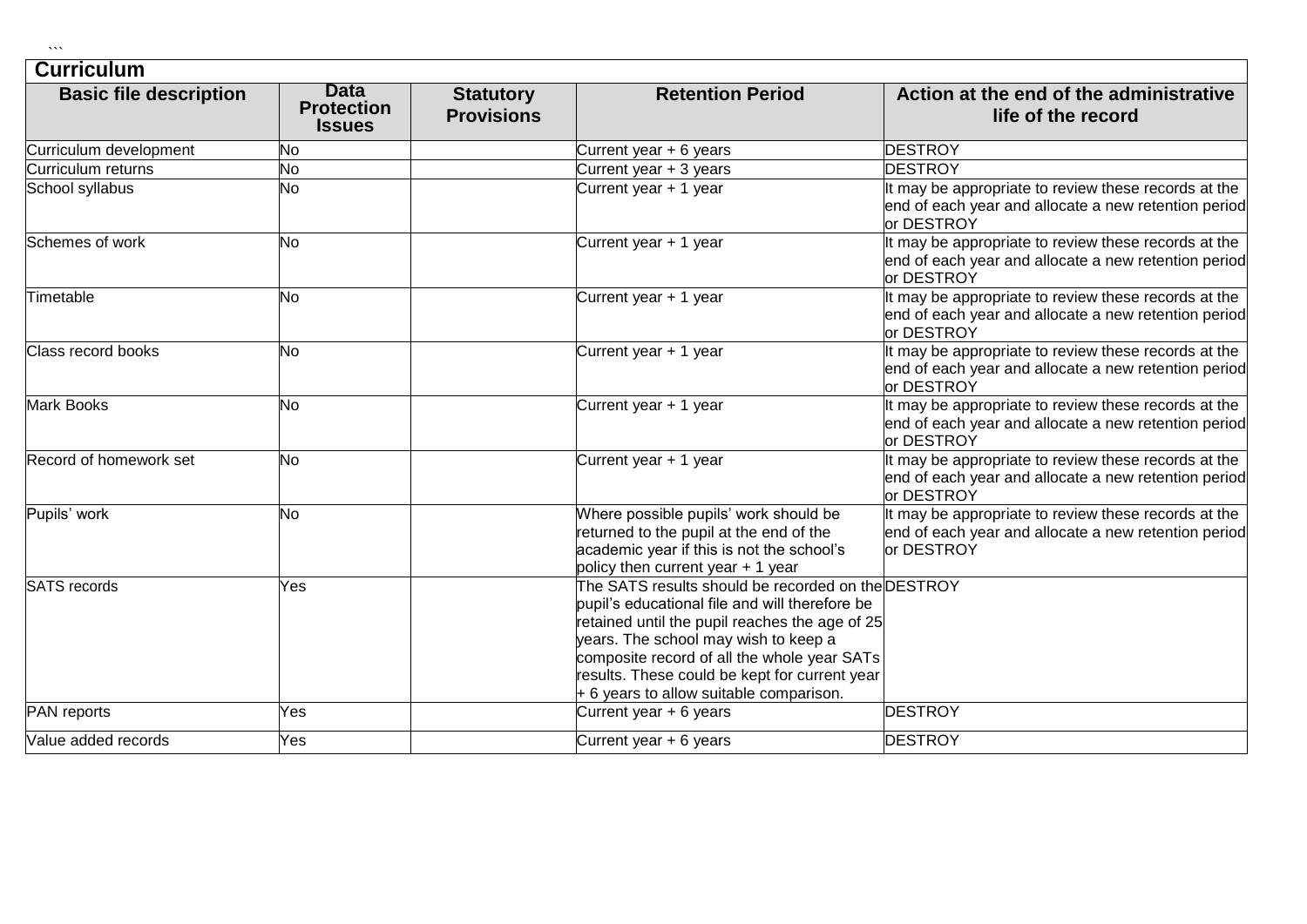### **Staff records**

| <b>Basic file description</b>                                                                                | <b>Data</b><br><b>Protection</b><br><b>Issues</b> | <b>Statutory</b><br><b>Provisions</b>                                                                         | <b>Retention Period</b>                                                                                                                                                                                                              | Action at the end of the administrative<br>life of the record                                                                                                                                                                                                  |
|--------------------------------------------------------------------------------------------------------------|---------------------------------------------------|---------------------------------------------------------------------------------------------------------------|--------------------------------------------------------------------------------------------------------------------------------------------------------------------------------------------------------------------------------------|----------------------------------------------------------------------------------------------------------------------------------------------------------------------------------------------------------------------------------------------------------------|
| Timesheets, sick pay                                                                                         | Yes                                               | <b>Financial Regulations</b>                                                                                  | Current year + 6 years                                                                                                                                                                                                               | <b>DESTROY</b>                                                                                                                                                                                                                                                 |
| <b>Staff Personal files</b>                                                                                  | Yes                                               |                                                                                                               | Termination + 6 years                                                                                                                                                                                                                | <b>DESTROY</b>                                                                                                                                                                                                                                                 |
| Interview notes and recruitment<br>records                                                                   | Yes                                               |                                                                                                               | Date of interview + 6 months                                                                                                                                                                                                         | <b>DESTROY</b>                                                                                                                                                                                                                                                 |
| Pre-employment vetting information No<br>(including DBS checks)                                              |                                                   | <b>DBS</b> guidelines                                                                                         | Date of check + 6 months                                                                                                                                                                                                             | <b>DESTROY</b>                                                                                                                                                                                                                                                 |
| Disciplinary proceedings:                                                                                    | Yes                                               |                                                                                                               | contact your safeguarding children officer for further advice.                                                                                                                                                                       | Where the warning relates to child protection issues then retain until the person's normal retirement age, or 10 years from<br>the date of the allegation, whichever is the longer. If the disciplinary proceedings relate to a child protection matter please |
| oral warning<br>$\bullet$                                                                                    | Yes                                               |                                                                                                               | Date of warning $+6$ months                                                                                                                                                                                                          | <b>DESTROY</b>                                                                                                                                                                                                                                                 |
| written warning - level one                                                                                  | Yes                                               |                                                                                                               | Date of warning $+6$ months                                                                                                                                                                                                          | <b>DESTROY</b>                                                                                                                                                                                                                                                 |
| written warning - level two                                                                                  | Yes                                               |                                                                                                               | Date of warning + 12 months                                                                                                                                                                                                          | <b>DESTROY</b>                                                                                                                                                                                                                                                 |
| final warning<br>$\bullet$                                                                                   | Yes                                               |                                                                                                               | Date of warning + 18 months                                                                                                                                                                                                          | <b>DESTROY</b>                                                                                                                                                                                                                                                 |
| case not found                                                                                               | Yes                                               |                                                                                                               | If child protection related then retain until the DESTROY<br>person's normal retirement age, or 10 years<br>from the date of the allegation whichever is<br>the longer. Otherwise shred immediately at<br>the conclusion of the case |                                                                                                                                                                                                                                                                |
| Records relating to accident/injury at Yes<br>work                                                           |                                                   |                                                                                                               | Date of incident + 12 years In the case of<br>serious accidents, a further retention period<br>will need to be applied                                                                                                               | <b>DESTROY</b>                                                                                                                                                                                                                                                 |
| Annual appraisal/assessment<br>records                                                                       | No                                                |                                                                                                               | Current year + 5 years                                                                                                                                                                                                               | <b>DESTROY</b>                                                                                                                                                                                                                                                 |
| Salary cards                                                                                                 | Yes                                               |                                                                                                               | Last date of employment + 85 years                                                                                                                                                                                                   | <b>DESTROY</b>                                                                                                                                                                                                                                                 |
| Maternity pay records                                                                                        | Yes                                               | Statutory Maternity Pay Current year, + 3yrs<br>(General) Regulations<br>1986 (SI 1986/1960),<br>revised 1999 |                                                                                                                                                                                                                                      | <b>DESTROY</b>                                                                                                                                                                                                                                                 |
| Records held under Retirement<br>Benefits Schemes (Information<br>Powers) Regulations 1995                   | Yes                                               |                                                                                                               | Current year + 6 years                                                                                                                                                                                                               | <b>DESTROY</b>                                                                                                                                                                                                                                                 |
| Proofs of identity collected as part of Yes<br>the process of checking "portable"<br>enhanced DBS disclosure |                                                   |                                                                                                               | Where possible these should be checked<br>and a note kept of what was seen and<br>checked. If it is felt necessary to keep copy<br>documentation then this should be placed<br>on the member of staff's personal file.               |                                                                                                                                                                                                                                                                |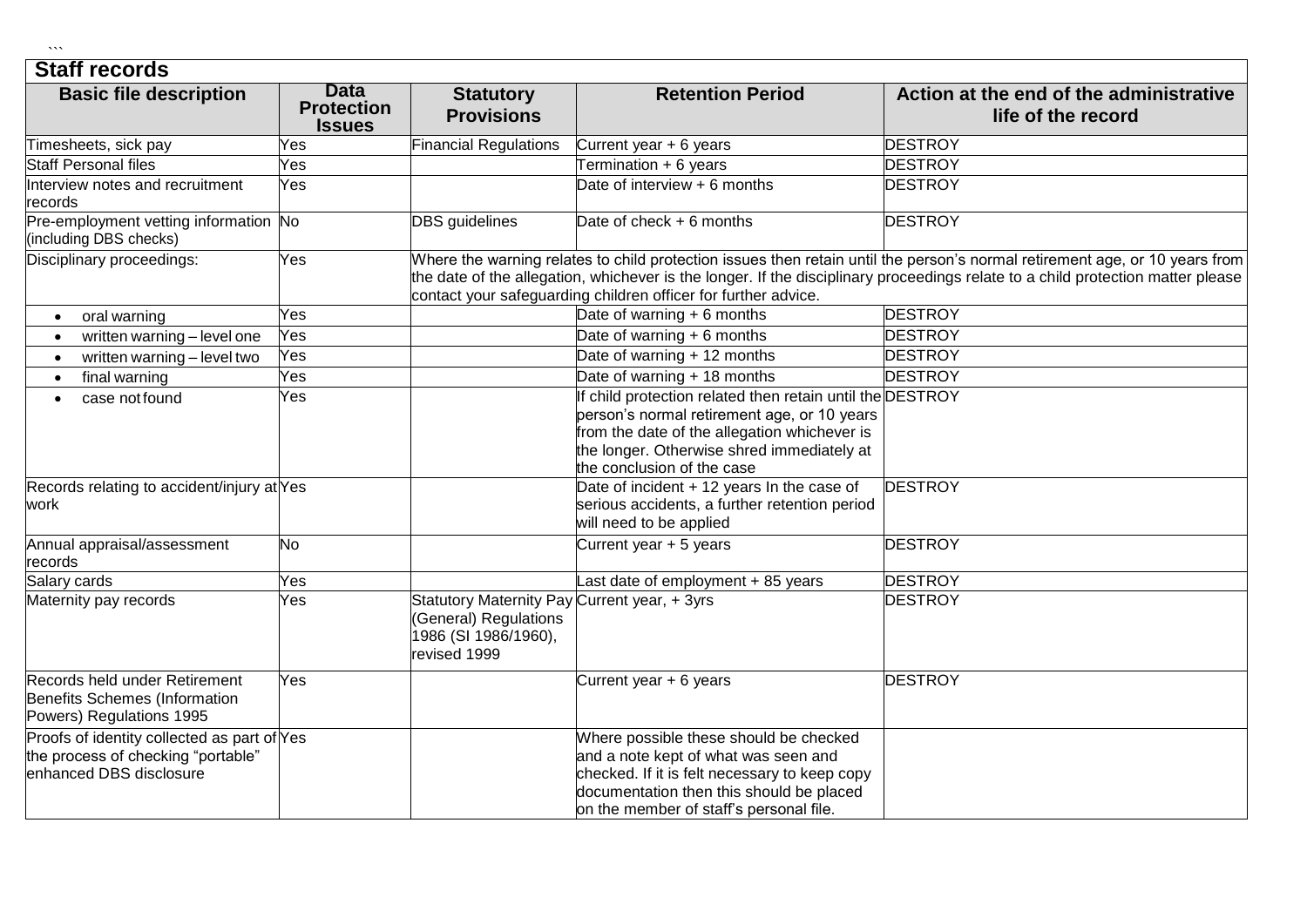| × | × | × |
|---|---|---|
|   |   |   |
|   |   |   |

### **Recruitment**

| <b>Basic file description</b>                                                                            | <b>Data</b><br><b>Protection</b><br><b>Issues</b> | <b>Statutory</b><br><b>Provisions</b>                                                                                                                                                         | <b>Retention Period</b>                                                                                                                                                                                                                                    | Action at the end of the administrative life<br>of the record |  |  |
|----------------------------------------------------------------------------------------------------------|---------------------------------------------------|-----------------------------------------------------------------------------------------------------------------------------------------------------------------------------------------------|------------------------------------------------------------------------------------------------------------------------------------------------------------------------------------------------------------------------------------------------------------|---------------------------------------------------------------|--|--|
| All records leading up to the<br>appointment of a new member of<br>staff - unsuccessful candidates       | Yes                                               |                                                                                                                                                                                               | Date of appointment of successful candidate DESTROY<br>$+6$ months                                                                                                                                                                                         |                                                               |  |  |
| All records leading up to the<br>appointment of a new member of<br>staff - successful candidate          | Yes                                               |                                                                                                                                                                                               | All the relevant information should be added DESTROY<br>to the staff personal file (see above) and all<br>other information retained for 6 months                                                                                                          |                                                               |  |  |
| Pre-employment vetting<br>information - DBS Checks                                                       | No                                                | <b>DBS Update Service</b><br><b>Employer Guide</b><br>June 2014: Keeping<br>children safe in<br>education.<br>July 2015 (Statutory<br>Guidance from<br>Dept. of Education)<br>Sections 73, 74 | The school does not have to keep copies of<br>DBS certificates. If the school does so the<br>copy must NOT be retained for more than 6<br>months                                                                                                           |                                                               |  |  |
| Proofs of identity collected as<br>part of the process of checking<br>"portable" enhanced DBS disclosure | Yes                                               |                                                                                                                                                                                               | Where possible these should be checked<br>and a note kept of what was seen and what<br>has been checked. If it is felt necessary to<br>keep copy documentation then this should<br>be placed on the member of staff's personal<br>file (see above)         |                                                               |  |  |
| Pre-employment vetting<br>information - Evidence proving<br>the right to work in the United<br>Kingdom   | Yes                                               | An employer's guide to<br>right to work checks<br>(Home Office May<br>2015                                                                                                                    | Where possible these documents should be<br>added to the Staff Personal File (see<br>above), but if they are kept separately then<br>the Home Office requires that the<br>documents are kept for termination of<br>Employment plus not less than two years |                                                               |  |  |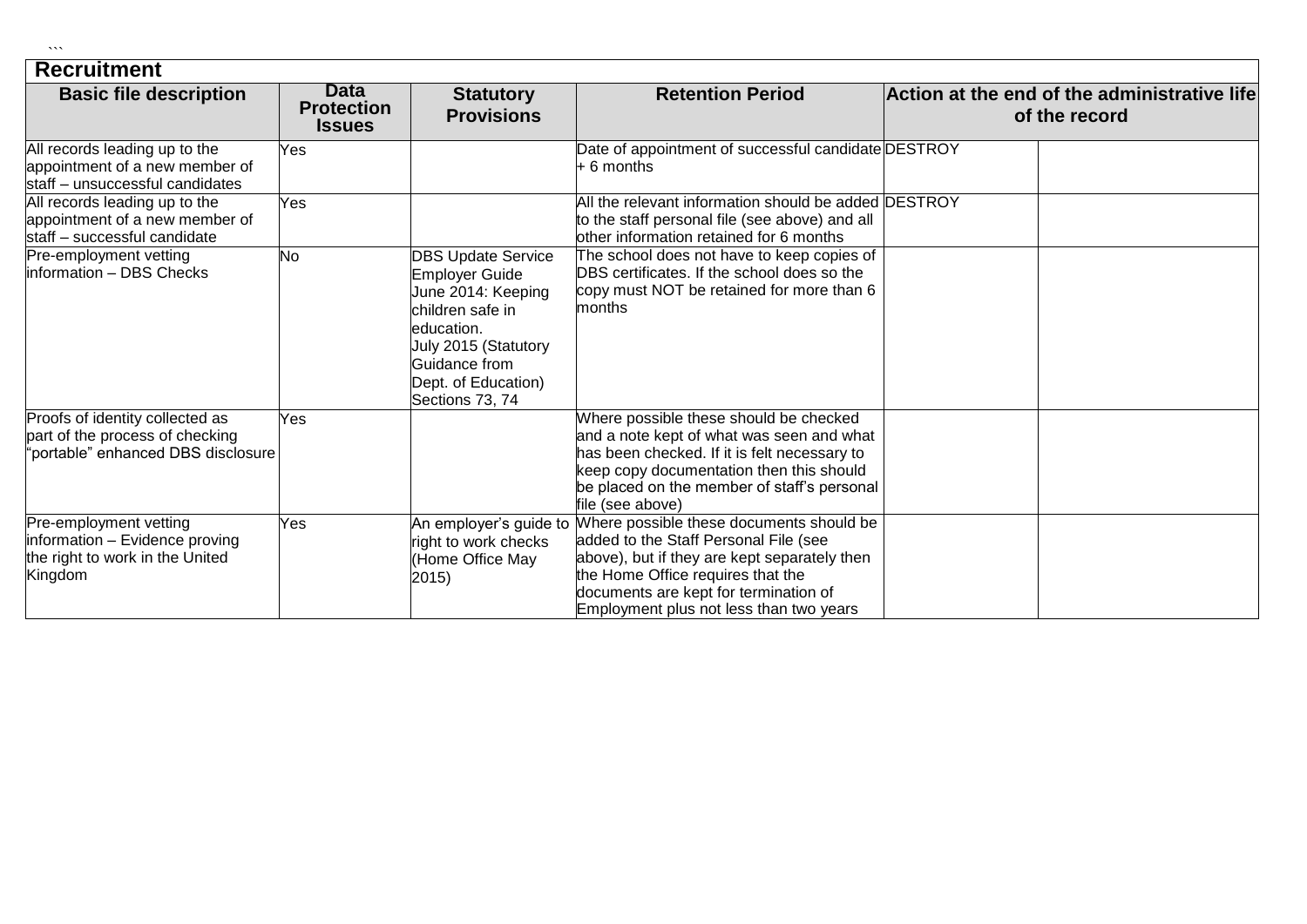| 2 | × | - 3 |
|---|---|-----|
|   |   |     |

| <b>Health and Safety</b>                                                                                               |                                                   |                                                                                                                                                                |                                                                                                                        |                                                               |  |  |
|------------------------------------------------------------------------------------------------------------------------|---------------------------------------------------|----------------------------------------------------------------------------------------------------------------------------------------------------------------|------------------------------------------------------------------------------------------------------------------------|---------------------------------------------------------------|--|--|
| <b>Basic file description</b>                                                                                          | <b>Data</b><br><b>Protection</b><br><b>Issues</b> | <b>Statutory</b><br><b>Provisions</b>                                                                                                                          | <b>Retention Period</b>                                                                                                | Action at the end of the administrative life<br>of the record |  |  |
| <b>Accessibility Plans</b>                                                                                             | Yes                                               | Disability Discrimination Current year + 6 years<br>Act                                                                                                        |                                                                                                                        | <b>DESTROY</b>                                                |  |  |
| Records relating to accident/<br>injury at work                                                                        | Yes                                               |                                                                                                                                                                | Date of incident + 12 years<br>In the case of serious accidents, a further<br>retention period will need to be applied | <b>DESTROY</b>                                                |  |  |
| <b>Accident Reporting</b>                                                                                              | Yes                                               | Social Security (Claims<br>and Payments)<br>Regulations 1979<br>Regulation 25. Social<br>Security Administration<br>Act 1992 Section 8.<br>Limitation Act 1980 |                                                                                                                        |                                                               |  |  |
| <b>Adults</b>                                                                                                          | Yes                                               |                                                                                                                                                                | Date of incident + 7 years                                                                                             | <b>DESTROY</b>                                                |  |  |
| Children                                                                                                               | Yes                                               |                                                                                                                                                                | DOB of child + 25 years                                                                                                | <b>DESTROY</b>                                                |  |  |
| <b>COSHH</b>                                                                                                           | No                                                |                                                                                                                                                                | Current year + 10 years (where<br>appropriate an additional retention period<br>may be allocated)                      | <b>DESTROY</b>                                                |  |  |
| Incident reports                                                                                                       | Yes                                               |                                                                                                                                                                | Current year + 20 years                                                                                                | <b>DESTROY</b>                                                |  |  |
| <b>Policy Statements</b>                                                                                               | No                                                |                                                                                                                                                                | Date of expiry $+1$ year                                                                                               | <b>DESTROY</b>                                                |  |  |
| <b>Risk Assessments</b>                                                                                                | Yes                                               |                                                                                                                                                                | Current year + 3 years                                                                                                 | <b>DESTROY</b>                                                |  |  |
| Process of monitoring of areas<br>where employees and persons are<br>likely to have become in contact<br>with asbestos | No                                                |                                                                                                                                                                | ast action + 40 years                                                                                                  | <b>DESTROY</b>                                                |  |  |
| Fire Precautions log books                                                                                             | No                                                |                                                                                                                                                                | Current year + 6 years                                                                                                 | <b>DESTROY</b>                                                |  |  |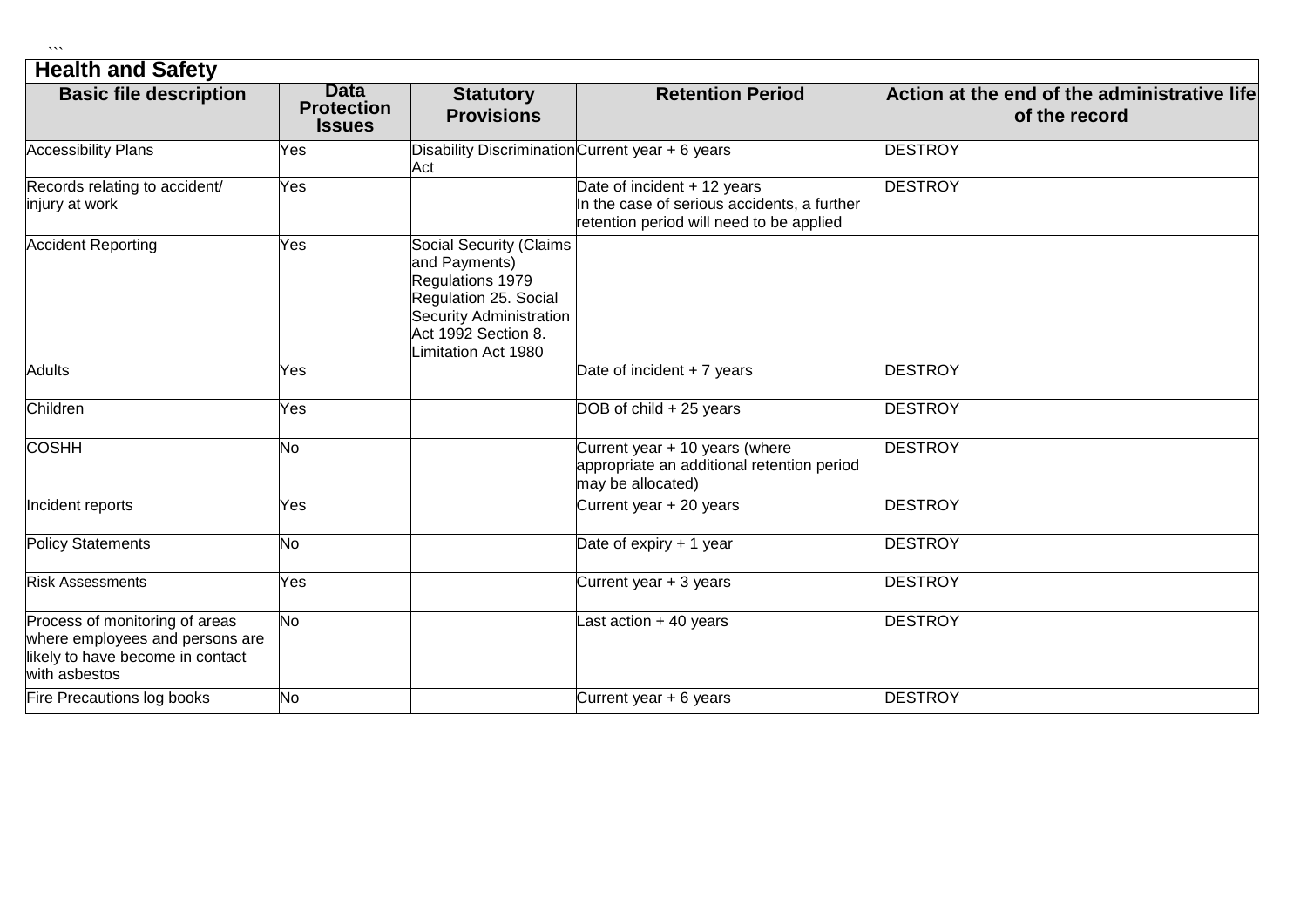| 2 | 2 | 2 |
|---|---|---|
|   |   |   |

### **Administrative**

| <b>Basic file description</b>             | <b>Data</b><br><b>Protection</b><br><b>Issues</b> | <b>Statutory</b><br><b>Provisions</b> | <b>Retention Period</b>          |                                                                              | Action at the end of the administrative life<br>of the record |
|-------------------------------------------|---------------------------------------------------|---------------------------------------|----------------------------------|------------------------------------------------------------------------------|---------------------------------------------------------------|
| Employer's Liability certificate          | No                                                |                                       | Closure of the school + 40 years | <b>DESTROY</b>                                                               |                                                               |
| Inventories of equipment and<br>furniture | No                                                |                                       | Current year + 6 years           | <b>DESTROY</b>                                                               |                                                               |
| School brochure or prospectus             | Yes                                               |                                       | Current year + 3 years           |                                                                              | <b>DESTROY</b>                                                |
| <b>Newsletters</b>                        | Yes                                               |                                       | Current year + 1 year            | Review to see<br>whether a further<br>retention period is<br>required        | <b>DESTROY</b>                                                |
| Visitors' book                            | Yes                                               |                                       | Current year + 6 years           | Review to see<br>whether a further<br>retention period is<br>required        | <b>DESTROY</b>                                                |
| PTA/Old Pupils Associations               | Yes                                               |                                       | Current year + 6 years           | <b>Review to see</b><br>whether a further<br>retention period is<br>required | <b>DESTROY</b>                                                |
| <b>School Meals</b>                       |                                                   |                                       |                                  |                                                                              |                                                               |
| <b>Basic file description</b>             | <b>Data</b><br><b>Protection</b><br><b>Issues</b> | <b>Statutory</b><br><b>Provisions</b> | <b>Retention Period</b>          |                                                                              | Action at the end of the administrative life<br>of the record |
| <b>Free School Meals Registers</b>        | Yes                                               |                                       | Current year + 6 years           | <b>DESTROY</b>                                                               |                                                               |
| <b>School Meals Summary Sheets</b>        | Yes                                               |                                       | Current year + 3 years           | <b>DESTROY</b>                                                               |                                                               |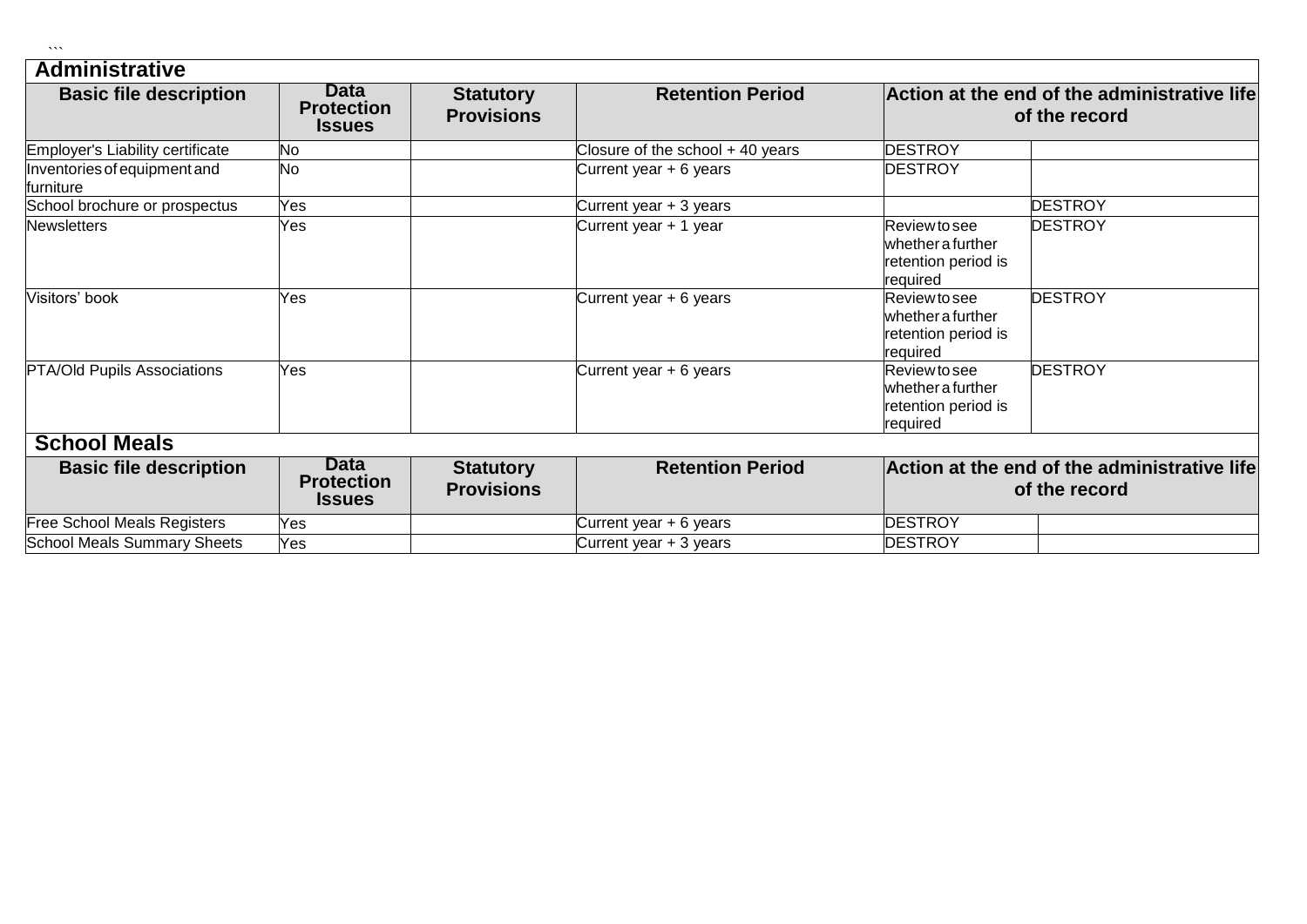#### **Finance**

| <b>Basic file description</b>                                                  | <b>Data</b><br><b>Protection</b> | <b>Statutory</b>             | <b>Retention Period</b>                 |                                                                       | Action at the end of the administrative life                                                                        |
|--------------------------------------------------------------------------------|----------------------------------|------------------------------|-----------------------------------------|-----------------------------------------------------------------------|---------------------------------------------------------------------------------------------------------------------|
|                                                                                | <b>Issues</b>                    | <b>Provisions</b>            |                                         |                                                                       | of the record                                                                                                       |
| <b>Annual Accounts</b>                                                         | No                               | <b>Financial Regulations</b> | Current year + 6 years                  | <b>DESTROY</b>                                                        |                                                                                                                     |
| Loans and grants                                                               | No                               | <b>Financial Regulations</b> | Date of last payment on loan + 12 years | Review to see<br>whether a further<br>retention period is<br>required | <b>Transfer to Archives</b><br>(The appropriate archivist will<br>then take a sample for<br>permanent preservation) |
| Contracts under seal                                                           | <b>No</b>                        |                              | Contract completion date + 12 years     | <b>DESTROY</b>                                                        |                                                                                                                     |
| Contracts under signature                                                      | <b>No</b>                        |                              | Contract completion date + 6 years      | <b>DESTROY</b>                                                        |                                                                                                                     |
| Copy orders                                                                    | No                               |                              | Current year + 2 years                  | <b>DESTROY</b>                                                        |                                                                                                                     |
| Budget reports, budget monitoring<br>etc.                                      | <b>No</b>                        |                              | Current year $+3$ years                 | <b>DESTROY</b>                                                        |                                                                                                                     |
| Invoice, receipts and other records<br>covered by the Financial<br>Regulations | <b>No</b>                        | <b>Financial Regulations</b> | Current year $+6$ years                 | <b>DESTROY</b>                                                        |                                                                                                                     |
| Annual Budget and background<br>papers                                         | <b>No</b>                        |                              | Current year + 6 years                  | <b>DESTROY</b>                                                        |                                                                                                                     |
| Order books and requisitions                                                   | <b>No</b>                        |                              | Current year + 6 years                  | <b>DESTROY</b>                                                        |                                                                                                                     |
| <b>Delivery Documentation</b>                                                  | No                               |                              | Current year + 6 years                  | <b>DESTROY</b>                                                        |                                                                                                                     |
| Debtors' Records                                                               | Yes                              | Limitation Act 1980          | Current year + 6 years                  | <b>DESTROY</b>                                                        |                                                                                                                     |
| School Fund - Cheque books                                                     | No                               |                              | Current year $+3$ years                 | <b>DESTROY</b>                                                        |                                                                                                                     |
| School Fund - Paying in books                                                  | No                               |                              | Current year + 6 years then review      | <b>DESTROY</b>                                                        |                                                                                                                     |
| School Fund - Ledger                                                           | No                               |                              | Current year + 6 years then review      | <b>DESTROY</b>                                                        |                                                                                                                     |
| School Fund - Invoices                                                         | No                               |                              | Current year $+ 6$ years then review    | <b>DESTROY</b>                                                        |                                                                                                                     |
| School Fund - Receipts                                                         | <b>No</b>                        |                              | Current year + 6 years                  | <b>DESTROY</b>                                                        |                                                                                                                     |
| School Fund - Bank statements                                                  | No                               |                              | Current year + 6 years then review      | <b>DESTROY</b>                                                        |                                                                                                                     |
| School Fund - School Journey<br>books                                          | <b>No</b>                        |                              | Current year + 6 years then review      | <b>DESTROY</b>                                                        |                                                                                                                     |
| Applications for free school meals,<br>travel, uniforms etc                    | Yes                              |                              | Whilst child at school                  | <b>DESTROY</b>                                                        |                                                                                                                     |
| Student grant applications                                                     | Yes                              |                              | Current year + 3 years                  | <b>DESTROY</b>                                                        |                                                                                                                     |
| Free school meals registers                                                    | Yes                              | <b>Financial Regulations</b> | Current year + 6 years                  | <b>DESTROY</b>                                                        |                                                                                                                     |
| Petty cash books                                                               | No                               | <b>Financial Regulations</b> | Current year + 6 years                  | <b>DESTROY</b>                                                        |                                                                                                                     |
| Contracts monitoring records                                                   | No                               |                              | Current year $+2$ years                 | <b>DESTROY</b>                                                        |                                                                                                                     |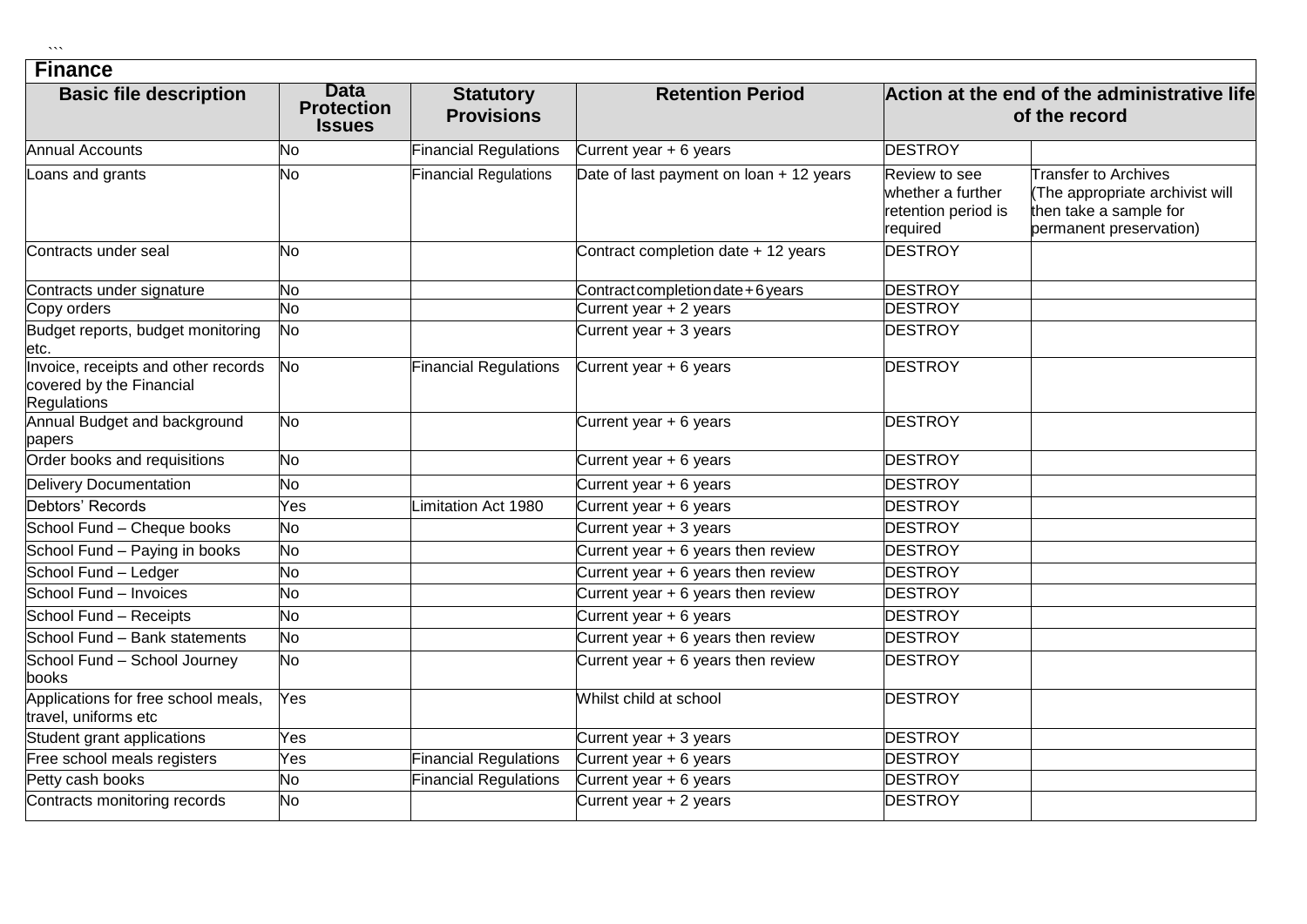| <b>Property</b>                                  |                                                   |                              |                             |                                                                                                                        |                                                               |
|--------------------------------------------------|---------------------------------------------------|------------------------------|-----------------------------|------------------------------------------------------------------------------------------------------------------------|---------------------------------------------------------------|
| <b>Basic file description</b>                    | <b>Data</b><br><b>Protection</b><br><b>Issues</b> | <b>Statutory Provisions</b>  | <b>Retention Period</b>     |                                                                                                                        | Action at the end of the administrative life of<br>the record |
| <b>Title Deeds</b>                               | No                                                |                              | Permanent                   | Permanent<br>these should follow the<br>property unless the<br>property has been<br>registered at the Land<br>Registry | Offer to Archives if the deeds<br>are no longer needed        |
| Plans                                            | No                                                |                              | Permanent                   | Retain in school whilst<br>operational                                                                                 | Offer to Archives                                             |
| Maintenance and contractors                      | No                                                | <b>Financial Regulations</b> | Current year + 6 years      | <b>DESTROY</b>                                                                                                         |                                                               |
| Leases                                           | No                                                |                              | Expiry of lease $+ 6$ years | <b>DESTROY</b>                                                                                                         |                                                               |
| Lettings                                         | No.                                               |                              | Current year + 3 years      | <b>DESTROY</b>                                                                                                         |                                                               |
| Burglary, theft and vandalism report No<br>forms |                                                   |                              | Current year $+6$ years     | <b>DESTROY</b>                                                                                                         |                                                               |
| Maintenance log books                            | No                                                |                              | Last entry $+10$ years      | <b>DESTROY</b>                                                                                                         |                                                               |
| Contractors' Reports                             | No                                                |                              | Current year $+6$ years     | <b>DESTROY</b>                                                                                                         |                                                               |

| <b>Department for Education</b>            |                                            |                             |                                                         |                                                                    |                                                               |  |
|--------------------------------------------|--------------------------------------------|-----------------------------|---------------------------------------------------------|--------------------------------------------------------------------|---------------------------------------------------------------|--|
| <b>Basic file description</b>              | <b>Data</b><br>Protection<br><b>Issues</b> | <b>Statutory Provisions</b> | <b>Retention Period</b>                                 |                                                                    | Action at the end of the administrative life of<br>the record |  |
| OFSTED reports and papers                  | No.                                        |                             | Replace former report with any new<br>inspection report | Review to see whether a<br>further retention period is<br>required | <b>Transfer to Archives</b>                                   |  |
| Returns                                    | <b>NO</b>                                  |                             | Current year + 6 years                                  | <b>DESTROY</b>                                                     |                                                               |  |
| Circulars from Department for<br>Education | No.                                        |                             | Whilst operationally required                           | Review to see whether a<br>further retention period is<br>required | <b>Transfer to Archives</b>                                   |  |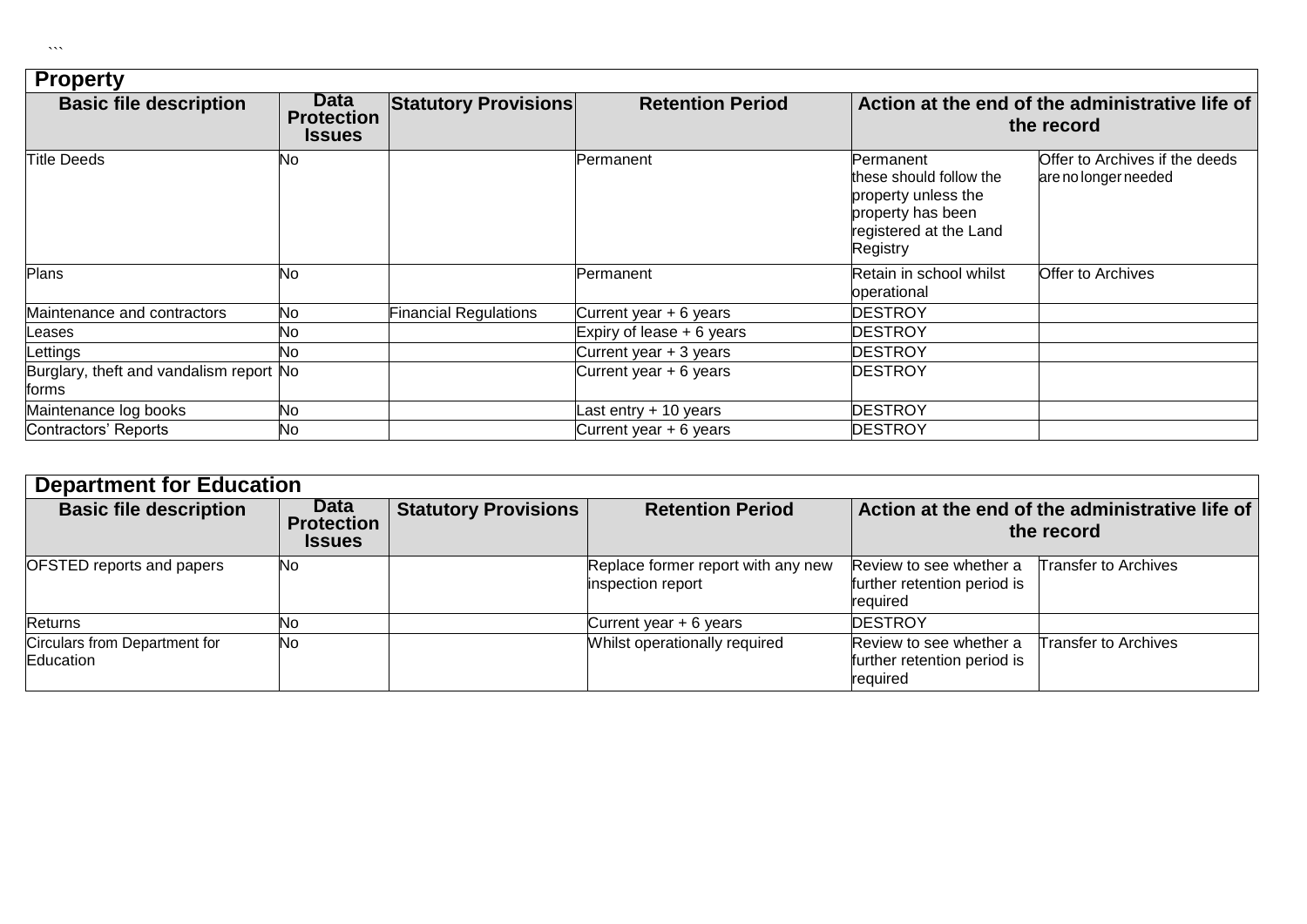| 2 | 2 | P. |  |
|---|---|----|--|
|   |   |    |  |
|   |   |    |  |

## **Local Authority**

| <b>Basic file description</b>           | Data<br>Protection<br><b>Issues</b> | <b>Statutory Provisions</b> | <b>Retention Period</b>       |                                                                    | $\mid$ Action at the end of the administrative life<br>of the record |
|-----------------------------------------|-------------------------------------|-----------------------------|-------------------------------|--------------------------------------------------------------------|----------------------------------------------------------------------|
| Secondary transfer sheets (Primary) Yes |                                     |                             | Current year $+2$ years       | <b>DESTROY</b>                                                     |                                                                      |
| Attendance returns                      | Yes.                                |                             | Current year + 1 year         | <b>DESTROY</b>                                                     |                                                                      |
| Circulars from LA                       | No                                  |                             | Whilst required operationally | Review to see whether a<br>further retention period is<br>required | Transfer to Archive                                                  |